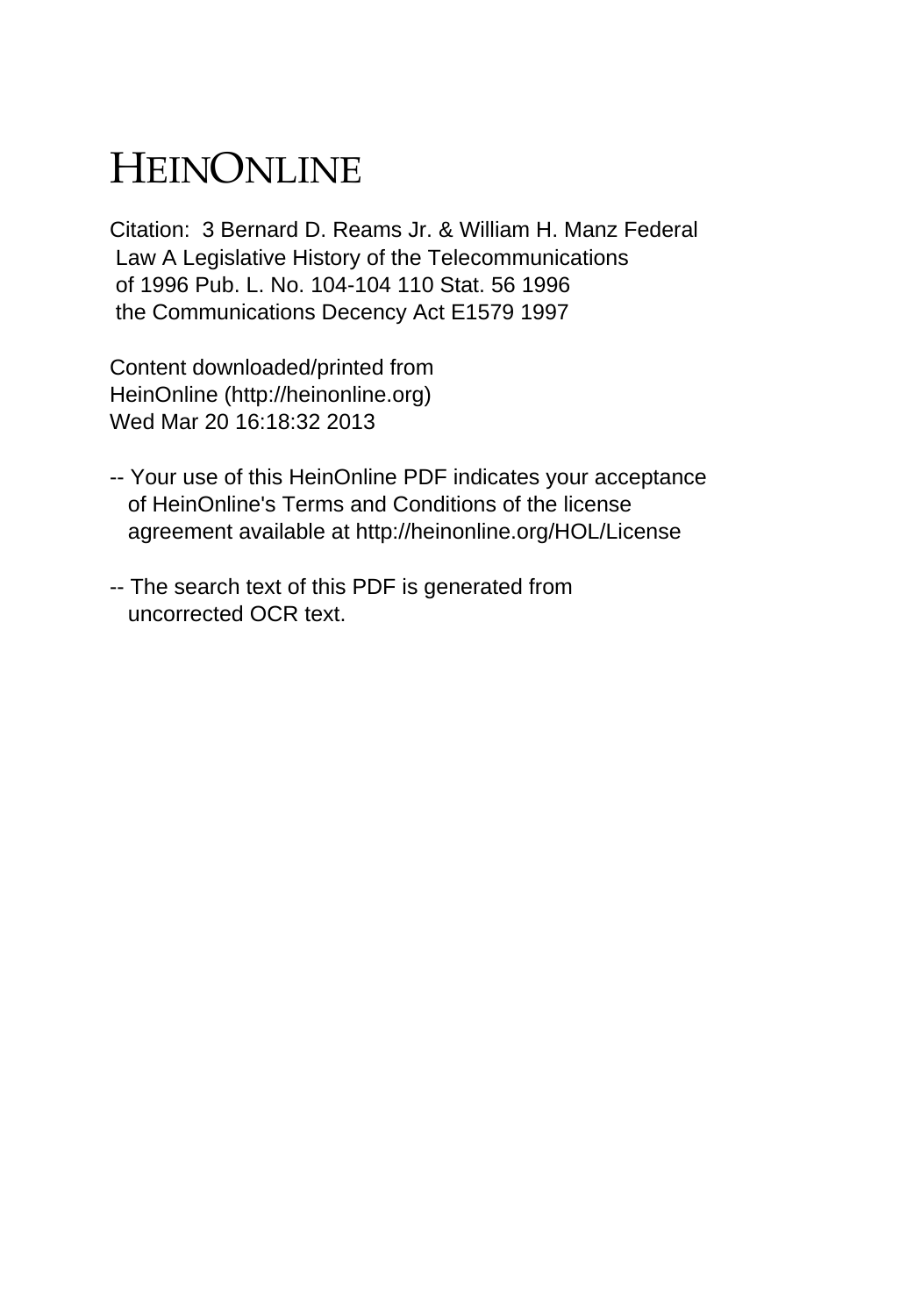# **EXTENSIONS** OF REMARKS

**CONGRATULATIONS.** RON **RUHLAND**

# **HON. JAMES A.** BARCIA OF **MICHIGAN**

**IN** THE **HOUSE OF REPRESENTATIVES** *Tuesday, August 1, 1995*<br>Mr. BARCIA. Mr. Speaker, I rise today to

**Mr.** BARCIA. Mr. Speaker. **I** rise today to **offer** my heartiest congratulations to Mr. Ron Ruhiland on his appointment to the Michigan State Waterways Commission. Governor

Engler could not have **made** a finer choice. AS a **Member** whose district includes **more** shoreline than most entire States, and with a district that includes a significant number **of** takes, bays, and rivers. **I** have a great interest **in** waterways issues. The development and maintenance of harbors, channels, and dock-<br>ing and launching facilities is vital to thouing and launching facilities is vital to thou- sands **of** people throughout my distnct. It is one **of** the key reasons why **I** sought member- ship on the Water Resources and Environ ment Subcommittee **of** the House Transpor-

Ron Ruhland understands the waterways in Michigan's 5th Congressional District. Living so close to the area and continuing to enjoy **the** waterways **himself,** he has first-hand knowledge **of** the benefits and needs **of** our water resources. He is also an accomplished sailor and boatsman **for 35** years. and serves as vice commodore **of** the Saginaw Bay Yacht **Club.**

As one of the seven members of the-Michigan State Waterways Commission, many of us are looking to Ron to being a strong advocate for our needs. His reputation as a successful and innovative business owner, and a thoughtful Commissioner on both the Bay County Board of Commissioners and the Bay County Planning and Zoning Comnrssion, make everyone who knows him confident that ho **wBl** be **a** positive and active influence on the Waterways **Commission. <sup>I</sup>**look torward to working with Ron **in** a **parl- nershlp** to maintain and **Improve** Michigan's

waterway resources for our residents and our<br>many, many visitors. **I** urge you, Mr. Speaker,<br>and all of our colleagues in wishing Mr. Ron<br>Ruhland the very best as he undertakes this new and mast important task.

TRIBUTE TO THE HONORABLE **THOMAS E.** MORGAN

# **HON. LEE** H. **HAMILTON**

OF **INDIAIIA IN** THE **HOUSE OF** REPRESENTATIVES

Tuesday, August *1,* **1995**

Mr. **HAMILTON.** Mr. Speaker, **it** is with sad ness that **I** bring to the attention of my col leagues the passing **of** Thomas **E.** Morgan. former Member **of** Congress from the State **of** Pennsylvania and **former** chairman **of** the Cotttittee on Foreign Affairs, who died yes-terday in his native Pennsylvania at the age **o1 88.**

missile crisis, the Vietnam war, and relations<br>with the Soviet Union, He led U.S. delegations<br>with the Soviet Union, He led U.S. delegations<br>to international meetings and parliamentary<br>to international meetings and parliam to international meetings and parliamentary<br>conclaves, and advised several Presidents<br>and Secretaries of State

**HON. CHARLES H. TAYLOR**<br>
Yet Doc Morgan never dwelt on his foreign **or <b>SORTH CAROLINA**<br>
Policy expertise or the role he played in Wash-<br>
ington's foreign policy deliberations. He simply<br>
The LOUSE OF REPRESENTATIVES<br>
THE meters of bimself as a country doctor. He<br>received to himself as a country doctor. He<br>never lost has a country doctor. He<br>house has the more lost in the new respect to the new lost of the state-<br>new lost in the state state

sylvania upon his retirement but played a key  $\frac{1}{1}$  would like to include an editorial from Fi-<br>sylvania upon bis retirement but played a chairman of the Permanent Joint Sex washington Times for the Recosto. It<br>Bead on

Doc Morgan served this institution with dis-<br>virtage aircraft. Some of the aircraft that won<br>most of his career he was the only practicing  $P-S1$  mustangs—will be on view.<br>most of his career he was the only practicing  $P-S1$ 

Career: to improve economic conditions for his 1555. This landmark regulatory reform bill will<br>southwestern Pennsylvania constituents. Offer countless benefits to American consum-<br>The son of a Welsh coal inner, Doc Morgan

AMERICA be changed to their advantage. Happily. that is not likely to happen.<br>
the bill, as it originally emerged from Rep.<br>
HON. **HENRY BONILLA** Thomas Billey's House Commerce Commit-

the House True State of the intervals of the long-distance of the intervals of the boundary of the comparison of the comparison of the SOU and Spin the SOU and Spin the SOU and Spin the SOU and Spin the SOU and Spin the SO

rificed for our freedom, we must never forget For all the complexities of the bill, the the time in color freedom component the change distance group is fairly simple. Market-honoring our great victory in a truly remark- l

**0** This "buller- symbol identifies statements or insertions which **ae** not spoken **by** a Member of **the** Senate on the floor. Matter **set** in this typeface indicates words inserted or appended, rather than spoken, **by** a Member of the House on the floor.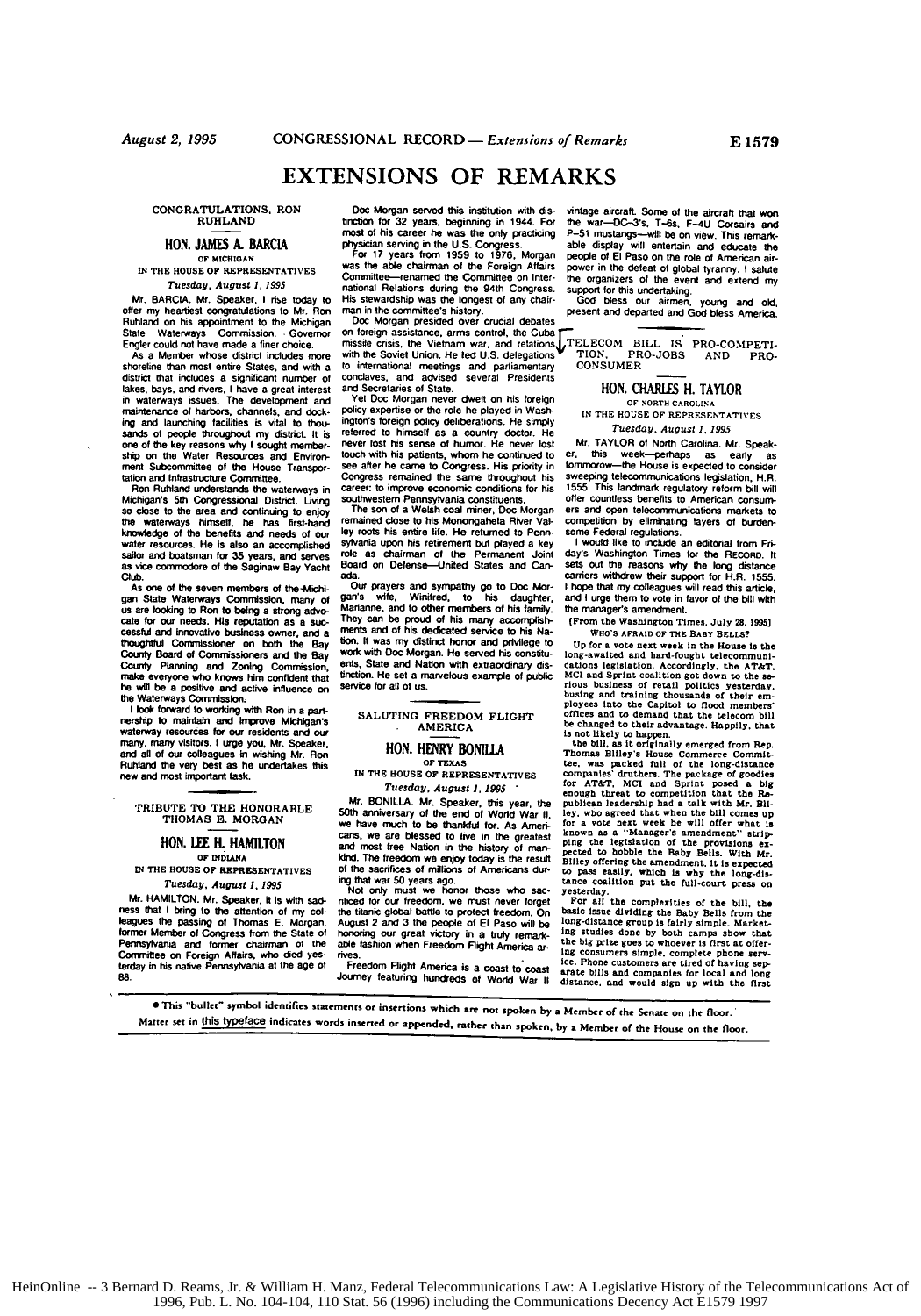compeny to offer Inexpensive combined **Serv-**ice. **All** the jockeying between the **Bells and** the long-distance firms is about determini will get the first shot at combining local **and** long-distance plans.

The provisions that AT&T **et al.** succeeded in working into the original committee bill.<br>**H.R.** 1555, would have placed **a** series of haz**ards and** roadblocks **In** the way of the **Bell** companies, while leaving their path to the market wide open.

The most important **of these** was the **re-**quirement that a **local** Bell company have a **"faclites-besed"** competitor in its market before being allowed to compete in the longdistance market. In other words, the local company would **be** blocked from offering long-distance service **until** some other **com**pany **had** come into its market **and** built **a** physical network of wires comparable to the network the local Bell **already** has in place. **In** practice, that would be a very, very long time.

Since the legislation also requires the Bells to sell time on their own networks **to** the long-distance companies at a discount so the **time can be resold as** part **of** a local **and** long-distance package. AT&T. **MCI and** Sprint would have no reason to build local networks of their own. They would have been **able** to use the Bell local networks to **get** into the local service business, while at the sane time **keeping** the Bells from competing **with** them in the Long-distance **business.**

The Bells successfully fought that provision. arguing that the market should be opened for everybody all at the same time.<br>So too a slew of other provisions that would also have hindered the Bells' entrance into the long-distance market. That entry **is** feared **by** a long-distance Industry that **appease** to have a very cozy environment **going** for *Itself*.

For **all** the television ads touting the cutthroat competition among AT&T. **MCI and** Sprint, It turns out that basic long-distance rates have been going up for the last couple of years, **by** more than **5** percent a year. **More** disturbing still, the **big** three compa-nies, which account for more than **95** percent of the long-distance market, have raised<br>their prices in lock step. This is a happen-<br>stance that will likely end once the various<br>Baby Bells are able to bring a new round of<br>Competition into the long-distance market.

**As** for the long-distance companies' argument that the Bells will be able to use their 'monopoly- position **to** dominate the mar-ket, **it In** a little **hard** to **see** how **a** financial behemoth like AT&T is going to be intimi-<br>that the Bellonal phone company. Given<br>that the Bells will be required to discount<br>their lines to the long-distance companies<br>for resale, the Bells' local monopolies become meaningless.

The long-distance coalition plans to do everything it can to **kill** the telecom bill **as** it now stands-with the manager's amendment. No **bill** at all. from the **big** three's perspec-**tire. Is** almost as **good as** a **bill** *written* to their liking. The long-distance companies can get into the local phone business if local<br>law sllows, as it does in almost half the<br>states. But it takes a change in federal law<br>to allow the Baby Bells linto the interstate<br>business of long-distance. Nonetheless, the bill **is expected** to pass next week with the support of the **House** leadership and Mr. **Bli**ley. That is good news for consumers, for whom the greater the competition, the better.

UNITED STATES RELATIONS WITH Bank points to South Korea to show h SOUTH KOREA

### **HON.** HOWARD L BERMA OF **CALIFORNIA**

**IN** THE **HOUSE** OF REPRESENTATIVES *Tuesday.* August *1. 1995*

Mr. BERMAN. Mr. Speaker, **last** week **the**

Congress met in joint session to welcome<br>South Korean President Kim Yong-sam.<br>Four decades after the Korean war, South Korea enjoys a thriving economy and **an open** political **systern.** Our **security** irderests in Korea **have** been complementod **by** a growing American economic interest

The moving dedication **of** the Korean War Memorial **was** testimony **to the** blood shed **by** Americans **to** ensure Korea's **future** and to our continued interest in Korean prosperity. Mr. <sup>866</sup> to the<br>Hamilton, ranking member of the International wind<br>Relations Committee, recently spoke on the **stale of** American-Korean relations at an **Asia** society meeting. **<sup>I</sup>**commend Mr. **Hamilton's** remarks to **my**

**colleagumes.** His speech. "The **U.S.** and South Korea: **A** Successful **Partnership,** provides an insightful review **of our mutual interests:**

**THE UNITED STATES AND SOUTH** KOREA: **A SUCCESSFUL PARTNESHIP**

**(By** Lee H. Hamilton)

# **1. INTRODUCTION**

South Korea has been much on our minds<br>of late. We watched with sorrow at the<br>climbing casaalty list from last month's<br>climbing casaalty list from last month's<br>tragedy in Seoul. We also celebrated with<br>the South Korean peo

South Korea captures our attention for other reasons, of course. The Korean penin-<br>sula presents some of the most challenging<br>issues facing U.S. foreign policy. We are con-<br>sulse facing U.S. foreign policy. We are con-<br>cer the uncertainties of its leadership successive **sion.** and relations between South and North Korea. Next week. we will welcome **Korean** Presi-

dent Kim Yong-sam to Washington. We will<br>bestow upon him the honor of addressing a<br>joint sesion of Congress. That is a true<br>joint sesion of Congress. That is a true<br>with South Korea. Our countries have excellent bilateral relations, smarked **by** a strong security alliance and **broad** economic ties.

### **n. soUTH KOREA'S SUCCsS**

South Korea **Is** a great success story. Consider Korea in 1945. It had been the victim of harsh colonialism for **50** years. The **de-**feat of Japan brought not liberation, **but di-**vision of the Korean nation **along** the 38th parallel. Families were torn apart. Cus-tomary patterns of trade. communication. and exchange were broken. Soviet Ocruplers ravaged the northern half of the country.

Five years later saw the resumption of Nive years later saw the results in Wardre-all the more bluer Recause it was<br>Korean against Korean. Armies surged up<br>and down the peninsula, brigging death and down the peninsular dir

defense burdens to guard against future attack. What a difference **a** few decades have made!

South Korea is a thriving democracy. It is<br>South Korea is a thriving democracy. It is<br>Per capita income, which did not reach even<br>site of the world's movement of the site of the site<br>south Korea is no longer a foreign aid

**Bank points to South Korea to show how a** country with few natural resources-other than its people-can transform itself in a generation from **one of** the poorest countries in **Asia** to one of the richest.

**11. TH U.5.-KOREAN** PARTNERSHIP

The Korean-American alliance **is** robust. It Is a treaty commitment, but also a mature<br>friendship built on shared commitments to<br>democracy and free markets.<br>In fact. South Korea is a mator success

meace and stability in a strategic corner of the world-where the prosperous South Rores has contributed to pack the world-where China, Russia and Japan intersect.

**Korea** also is **a** close partner and friend. We **share** a keen Interest **in** regional stability, economic prosperity, and the control of weapons of mass destruction. Together, we see to spread democracy and human rights to those Asian countries through which the winds of freedom have yet to sweep. Nearly a quarter mil

times more Koreans died during that same<br>bloody period. We are linked by bonds of<br>common sacrifice.<br>Constanting change in our relations has<br>been the decline in anti-Americanism in<br>Korea. It was not long ago that Korea saw

commons against the decline in anti-Americanism in been the decline in anti-Americanism in Korea. It was not long ago that Korea saw with withdrawn. Today there is lit-<br>U.S. troops be withdrawn. Today there is lit-<br>bis **of** 

**tie** of this discord. The presence **of 37.0W** American **troops in** Korea **is.** as you might expect, **an** irritant

from time to time. Crimes are sometimes<br>committed against the civilian population,<br>and South Korean critics complain that<br>their court have only limited jurisdiction<br>over U.S. servicemen and their dependents.<br>But by and lar **of every difference and the Clinton Clinton Clinton Clinton Clinton Clinton** Clinton Clinton Clinton Clinton and the Clinton and the Viewed as mutually beneficial, a normal part-<br>viewed as mutually beneficial, a normal pa **Asia.**

l. **THE U.S.-SOUT** KOREAN SECURITY **ALLIANCE <sup>I</sup>**need not dwell on the reasons **for** the **Ko-** rean-American security alliance. On the **U.S.** side, the stability of Asia Is critical to our **overall** security **and** prosperity, and our **se- curty** relationships with **Korea** and Japan are the linchpins **of** our presence In **Asia.**

curity relationships with Korea and Japan<br>are the linchpins of our presence in Asia.<br>For South Rorea, the benefits are also<br>clear. A bostle North Rorea still stations<br>two-thirds of its 1.2 million man army near<br>the Demilit

international community.<br>This does not suggest the North could de-<br>feat the South In a war. But it loose point out<br>the dangers. The Korean peninsula remains<br>the most dangerous flashbolnt in Asia be-<br>cause of its location,

**iv. ISSUES IN THE RELATIONSHIP**

Let me turn to several key issues In the U.S.-South Korean relationship.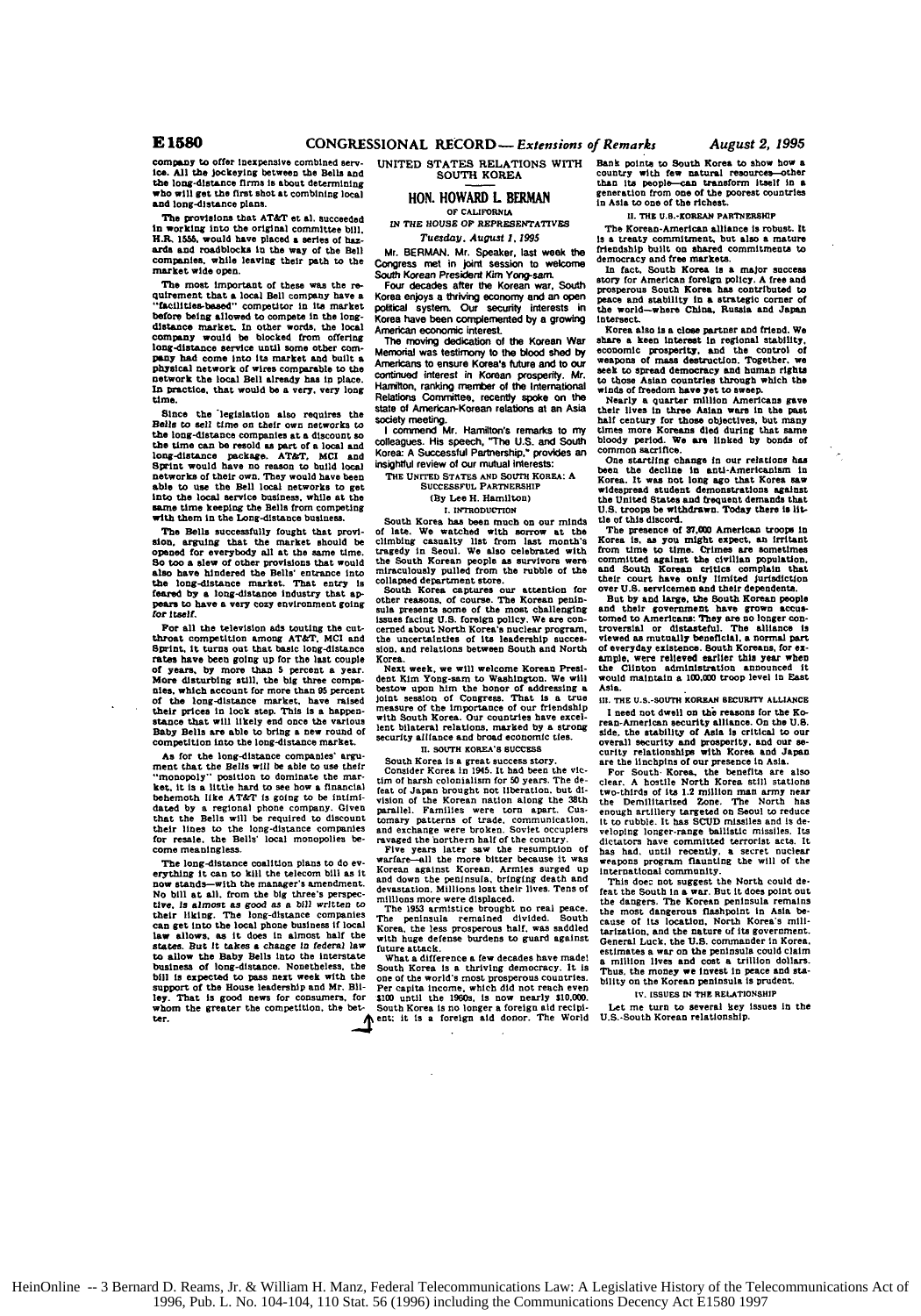Document No. **65**